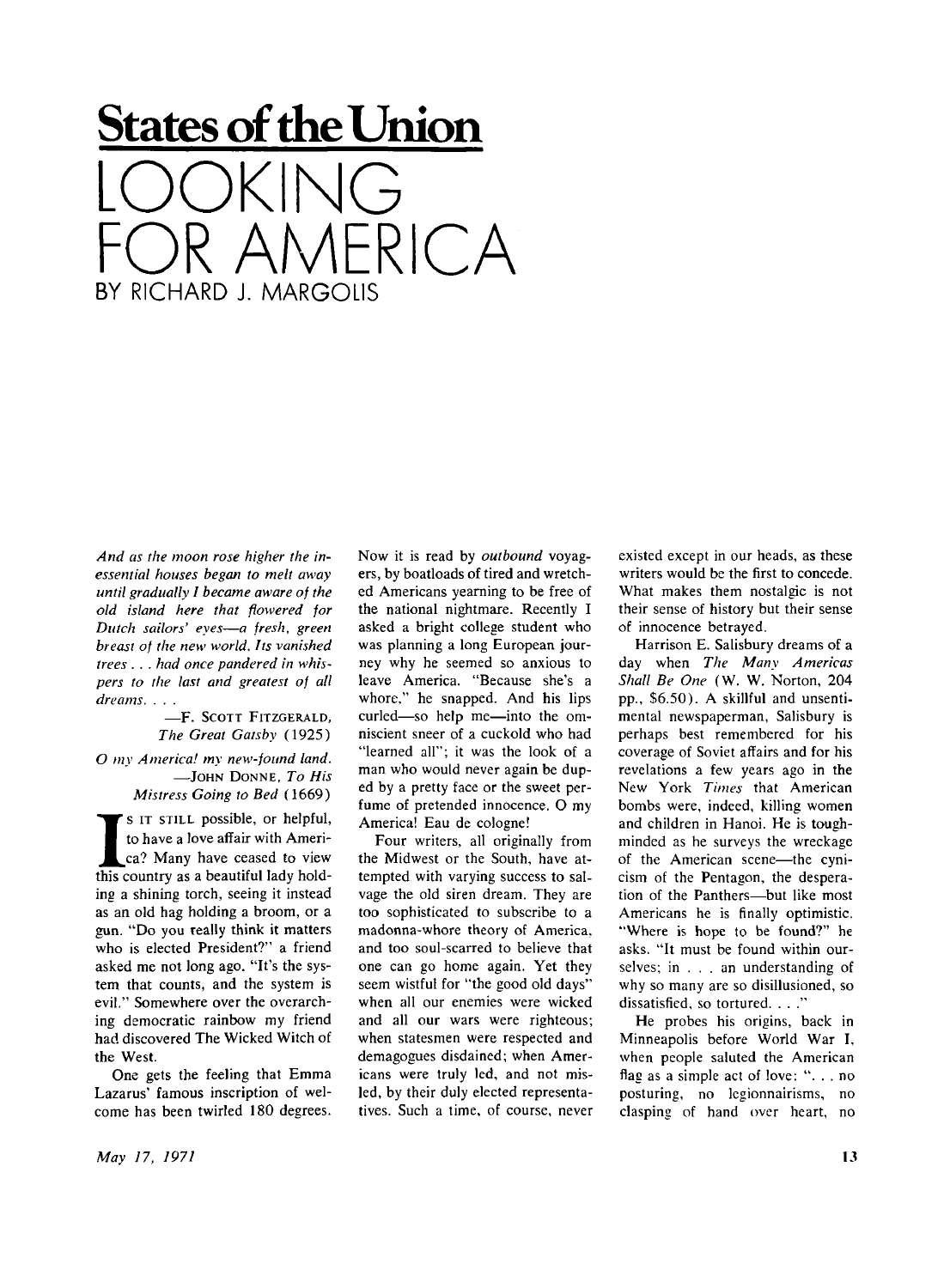touching up, just holding ourselves as straight at attention as small-boys' spines could do. . . ."

As one might expect, Salisbury believes in personal salvation. "The only thing that will make society run better and the Constitution work better is better people working more honestly. .. . If that sounds old-fashioned—so be it."

For an idea of just how old-fashioned Salisbury sounds, one need only turn to Bill Moyers' *Listening to America* (Harper's Magazine Press, 342 pp., \$7.95). Moyers spent much of the '60s as Lyndon Johnson's youthful adviser and hatchetman. "For ten years I listened to America from a distance," he confesses, only to learn that America was barely audible. So: "In the summer of 1970, carrying a tape recorder and a notebook, I boarded a bus in New York to begin a journey of thirteen thousand miles through America."

The pious Hegira, of course, eventualy brings him back to his natal Texas, which he finds full of militant chicanos, discouraged blacks and obdurate whites who, five years after the passage of civil rights legislation Moyers helped to draft, are just as cussed and racist as ever. At a roadside cafe Moyers discovers black customers being segregated in a back room. He gives the waitress a lesson in Federal law.

"Hey, Charlie," calls the waitress, "this feller says it's against Federal law for us to serve them nigras back there."

"No shit," says Charlie. It seems that no one in the place has heard of the Public Accommodations Act of 1964. "Nobody's told me it's against the law but you," Charlie says to Moyers. "Now what are you going to do?"

"I'm going to hit the road," says Moyers. And he does, traveling on to Little Rock, to Johnsonville, South Carolina, and finally to Washington, D. C. By then his tape recorder has listened neutrally to the plaints of thousands of Americans—rioting

students in Kansas, chauvinistic Legionnaires in Indiana, unemployed engineers on the West Coast. It is The Big Ear kind of journalism that we have come to cherish—a man, a mike and a Babel of tongues.

Unfortunately Moyers does little to sort out the voices or to impose some coherence on his unraveling tape. "I found that most people not only hunger to talk, but also have a story to tell," he concludes somewhat fatuously. "They are not often heard, but they have something to say."

Unlike Salisbury, Moyers suspects the old dream is dead and cannot be revived. Americans, he says, "feel helpless to make their government



HARRISON E. SALISBURY

hear them. They were brought up to believe that each man can make a difference, but they have yet to see the idea proven. . . . There is a myth that the decent thing has almost always prevailed in America when the issues were clearly put to the people. It may not always happen."

UT IT IS precisely this myth<br>
which, according to Willie<br>
Mississippi. *Yazoo* (Harper's Mag-UT IT IS precisely this myth which, according to Willie Morris, is reality in Yazoo, azine Press, 192 pp., \$5.95) is a strange and beautiful book, Proustian in its remembrances and Faustian in its moral insights.

Morris was born and bred in Ya zoo—"a good ole Mississippi boy," he calls himself—educated to a higher luster in Texas, and baptized under fire on the island of Manhattan. (He recently resigned as editor of *Harper's.*) Two years ago he started making "down home" visits to Ya zoo, partly to report on the town's response to a Federal court order calling for instant integration of the high school, and partly, one infers, to get himself together.

The trip seems to have been a success on both counts. First he discovers he still believes in integration, after years of hobnobbing with the chic separatists of New York. "Just what did integration mean? Who cared about it now? Certainly not my



BILL MOYERS

friends in New York. . . . The hardhat workers, suddenly the modish Forgotten Americans, had become more adept at race-baiting than the Southern rednecks. . . ."

Then, to his delight, he discovers that many people in Yazoo, both black and white, believe in integration, too. There is hope in this, thinks Morris, the sort of hope Martin Luther King and his followers once kindled. "The idealistic spirit which prevailed in some quarters in Yazoo among whites and blacks was the national spirit of six or seven years ago. Black separatism was no more in vogue than recolonization to the Gold Coast, and despite their legendary deprivations, ninety-nine Missis-